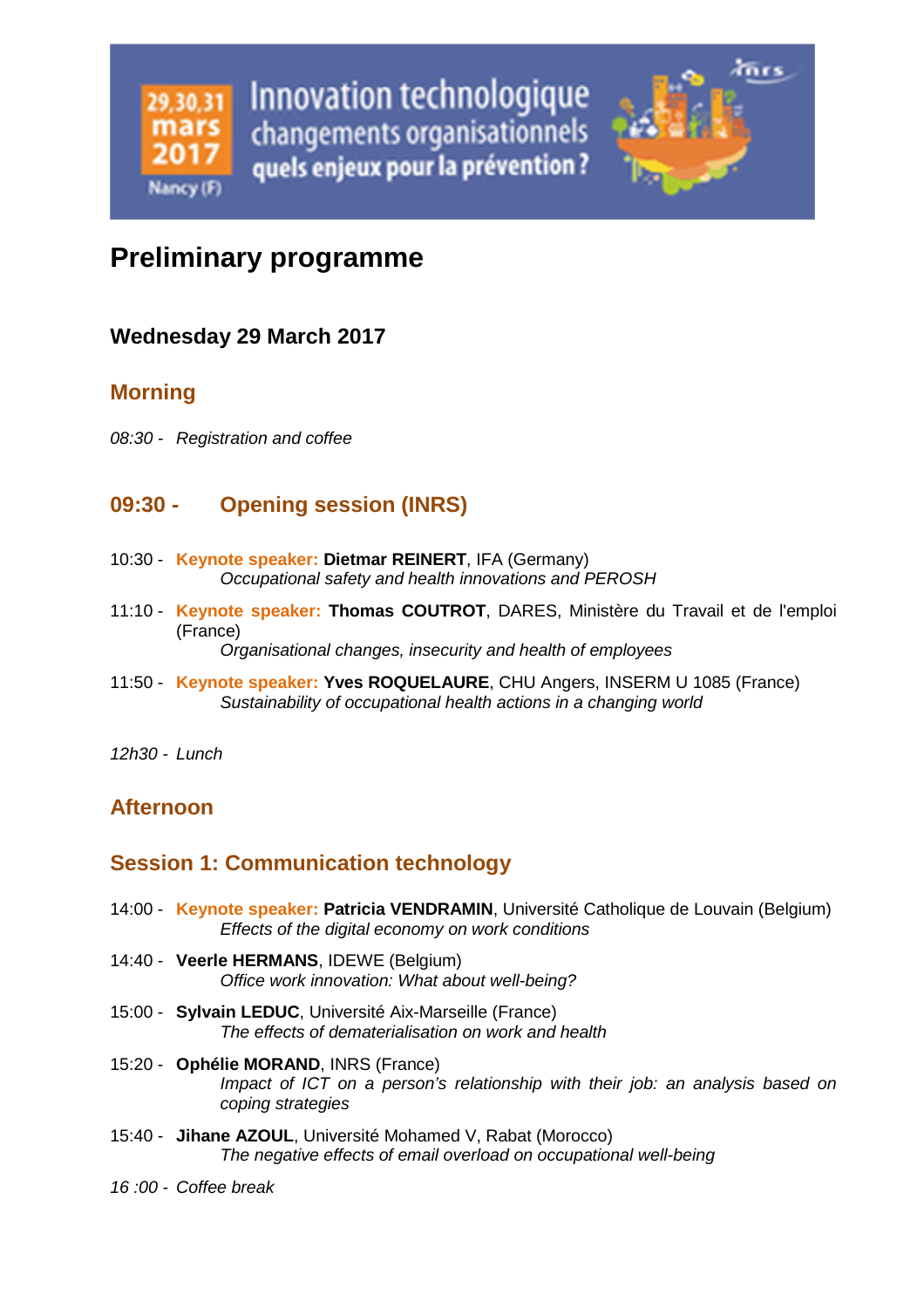

How and why the boundaries between personal and professional life change

- 16:50 **Laura DOVERO, Eric BRANGIER**, PERSEUS, Université de Lorraine (France) Measuring leadership in electronic messages: how email content can build or destroy leadership
- 17:10 **Karolus O. KRAAN**, TNO (The Netherlands) A roboticised labour market: implications for workers and the role of vocational rehabilitation specialists
- 17:30 **Jutta FRIEDERIZI, M. HARTWIG & A. WINDEL**, BAuA (Germany) Working in the Digital World – Focus: Human Being
- 17h50 End of the day
- 18h00 Icebreaker party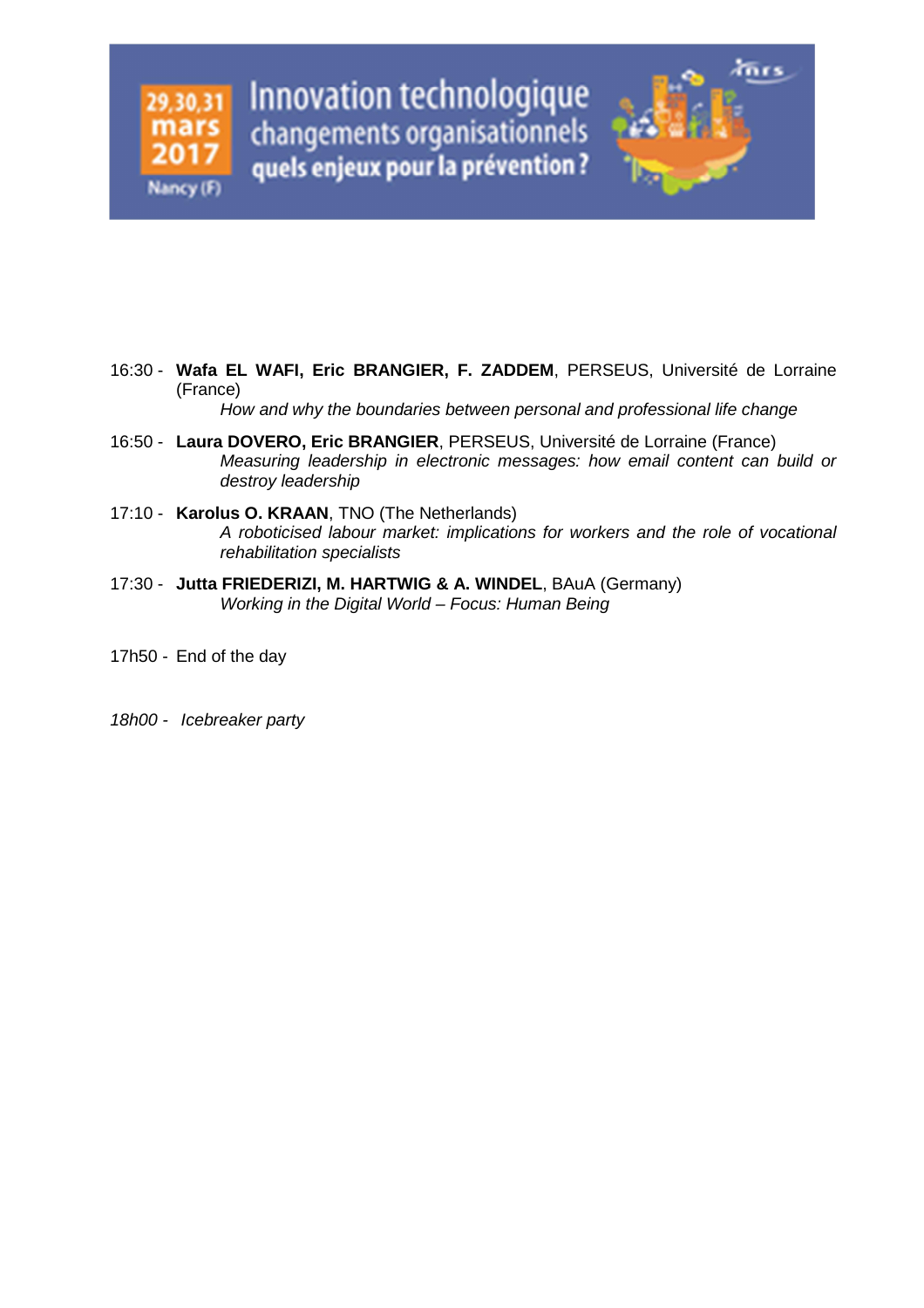

### **Thursday 30 March 2017**

### **Morning**

08:30 Registration

#### **Session 2: The new computer-assisted production tools**

- 09:00 **Keynote speaker: Patrick NEUMANN**, Ryerson University (Canada) Managing risk in the innovation process
- 09:40 **Evelyne MORVAN, Bertrand DELECROIX**, INRS (France) Creating a Lean typology for prevention purposes: initial observations
- 10:00 **Willy BUCHMANN**, CNAM CRTD (France) When innovation isn't enough: an ergonomic reconstitution of changes in a workshop to understand the connections between work and musculoskeletal disorders
- 10:20 **Robin FOOT, Laurène ELWERT**, UMR 8134 CNRS (France) Can technology do it all? Reflections on the design of the tramway driver cab
- 10:40 Coffee break
- 11:10 **Hélène THIERRY, Eric PELTIER, Joël MALINE**, ARACT Normandie (France) Simulating working conditions in the digital era
- 11:30 **Kaj HELIN, Jaakko KARJALAINEN**, VTT Technical Research Centre of Finland (Finland)

Participatory design of final products or production using multi-site and multi-user virtual environments

- 11:50 **Rémy HUBAUT, Sandrine CAROLY, Fabien COUTAREL, Christophe BLANCHON, Christophe ROYBIN**, PACTE Université Pierre Mendès France (France) Digital tools and the prevention of musculoskeletal disorders
- 12:10 **Mohsen ZARE, Bernard MIGNOT, Jean-Claude SAGOT**, ERCOS, UTBM Université de Bourgogne (France) Serious Game applied to prevent musculoskeletal disorders: can new technologies help to improve health at work?

12:30 - Lunch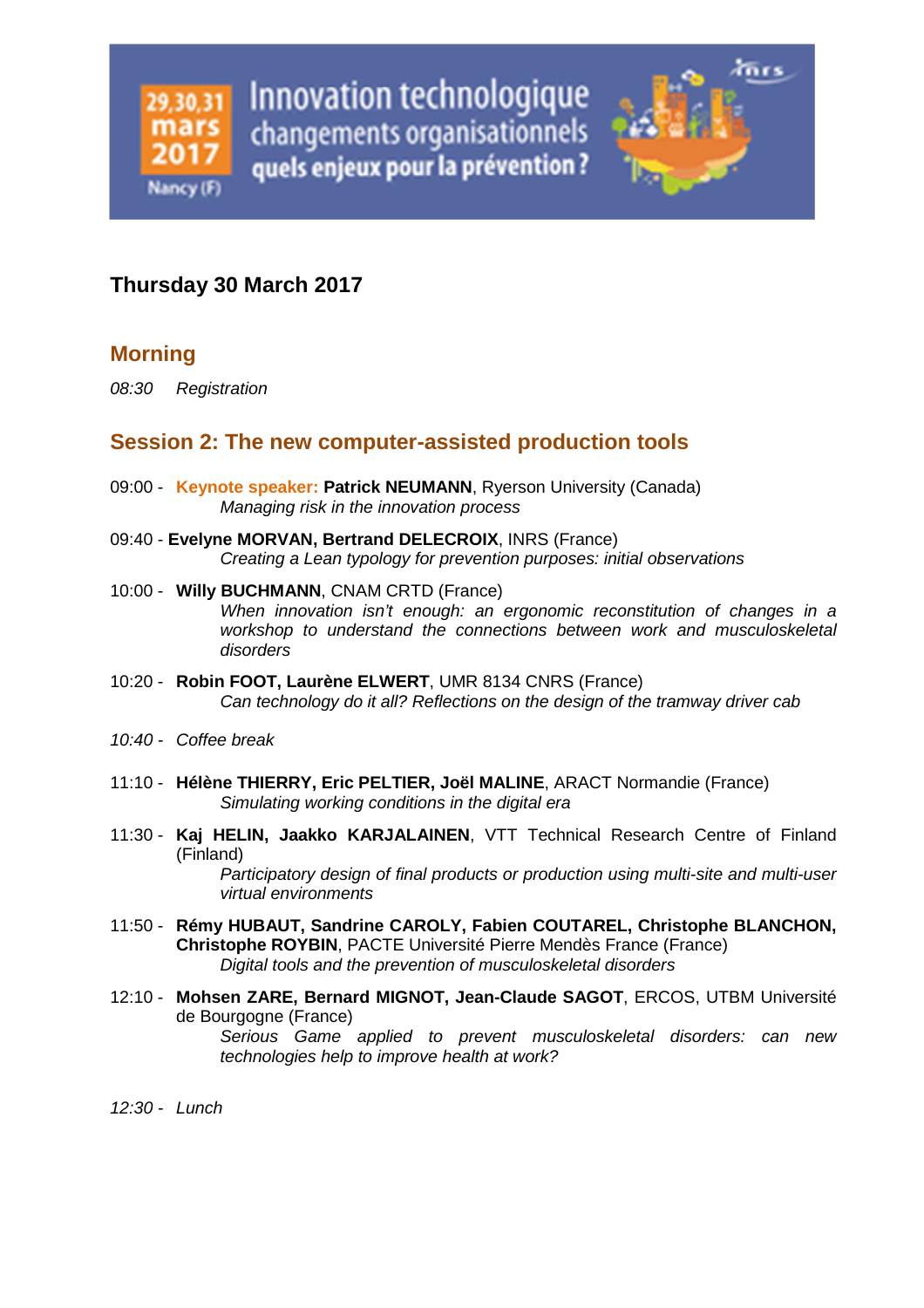

# **Afternoon**

#### **Session 2 (cont'd): The new computer-assisted production tools**

14:00 - **Keynote speaker: Michiel de LOOZE**, TNO Leiden and VU University Amsterdam (The Netherlands)

The potential of exoskeletons to be widely accepted in industry

- 14:40 **Jean THEUREL, Kévin DESBROSSES, Terence ROUX, Olivier MOREL**, INRS (France) Exoskeletons: when physiological consequences raise work organisation issues
- 15:00 **Nicolas FROMENT**, OPPBTP (France) The use of exoskeletons on construction sites
- 15:20 **Jean-Jacques ATAIN-KOUADIO, Liên WIOLAND, Jean THEUREL, Amélie DELACOURT**, INRS (France) Integrating an exoskeleton: feedback and reference points
- 15:40 Coffee break
- 16:10 **David TIHAY, Nellie PERRIN**, INRS (France) Human-robot coactivity: an assessment of needs
- 16:30 **Sébastien BRUERE, Denys DENIS, Sabrina JOCELYN, Damien BURLET-VIENNEY, Laurent GIRAUD, Edith VINET**, IRSST (Canada) Joint research by engineers and ergonomists on the safe installation of cobots: a Canadian example at the IRSST
- 16:50 **Théo MOULIERES-SEBAN, David BITONNEAU, Jean-François THIBAULT**, IMS, Université de Bordeaux (France) Cobotics: new support tools for production and prevention
- 17:10 **Aline DRONNE**, ARACT Grand-Est (France) Developing quality of working life (QWL) for farmers in the Lorraine region: Better understanding technological developments and the quality of working life of farmers and their employees
- 17:30 **Jose SAENZ, Roland BEHRENS, Norbert ELKMANN, Erik SCHULENBURG, Christoph WALTER**, Fraunhofer IFF, Business Unit Robotic Systems (Germany) Computer-Aided Safety and Risk Prevention – Taking collaborative robotics from isolated pilots to large scale deployment
- 17:50 End of the day
- 19:00 Social event (guided tour of Nancy and dinner)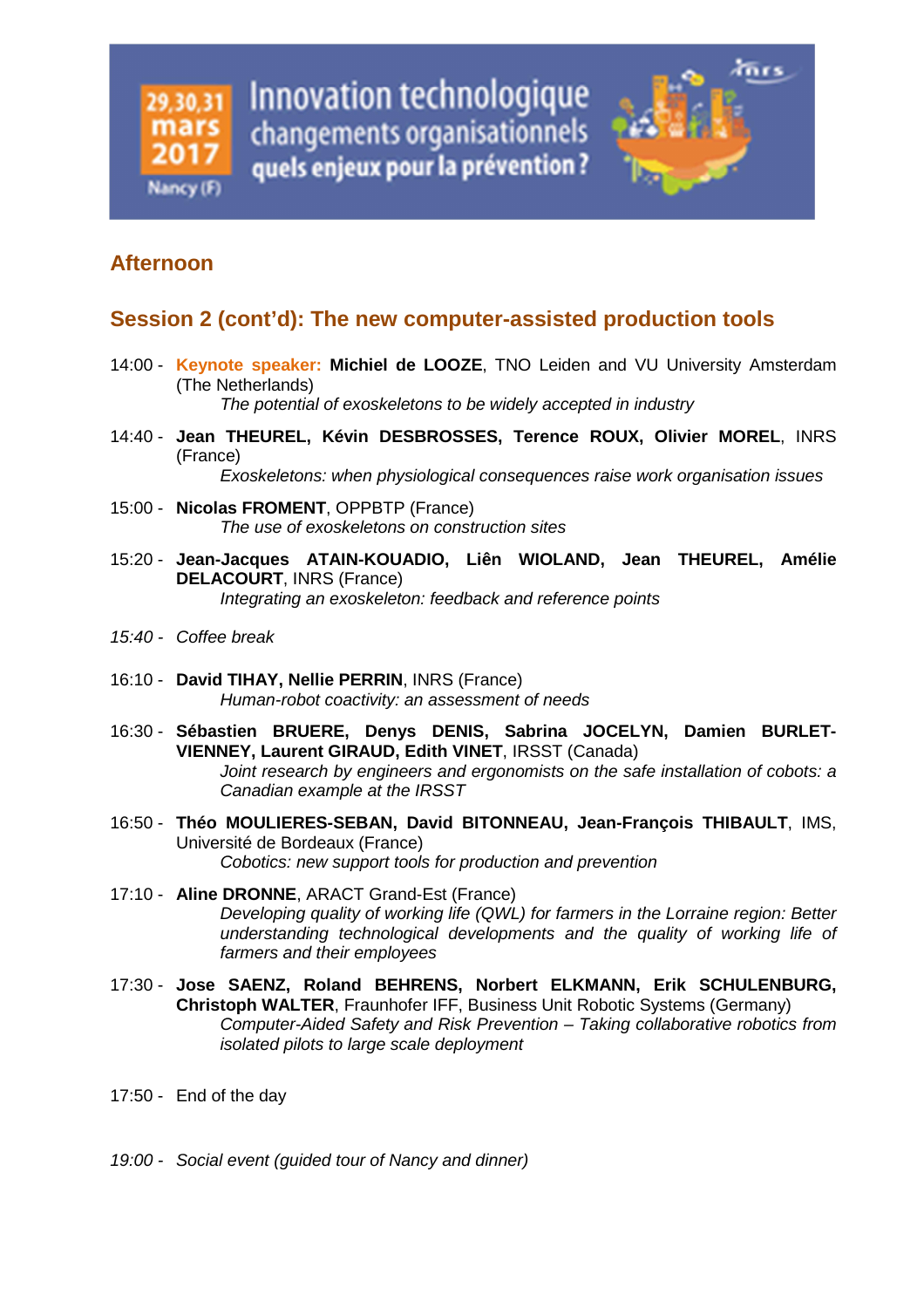

#### **Friday 31 March 2017**

#### **Morning**

8:30 Registration

### **Session 3: Computer tools for management of production and information flows**

- 09:00 **Keynote speaker: Garett BURNETT**, Research to Practice Office, NIOSH (USA) Moving innovations along the occupational safety and health value chain
- 09:40 **Virginie GOVAERE, Liên WIOLAND**, INRS (France) Transport and Logistics: ICT and business strategies. Occupational Health and Safety Consequences
- 10:00 **Gaétan BOURMAUD, Xavier RETAUX, Laurent ROSSI, Bertrand NOËL**, AXErgonomie (France) When drivers are not sure that their bus will stop... Trust and mistrust in technical devices through the concept of instrument systems
- 10:20 **Pascal LAMY**, INRS (France) Preventing vehicle-pedestrian collisions: the impact of detection systems on organisation
- 10:40 Coffee break
- 11:10 **Anne-Marie PENZO**, SECAFI (France) Geo-optimisation for industrial maintenance technicians and prevention of associated risks – Feedback from health and safety committee (CHSCT) experts
- 11:30 **Anna DĄBROWSKA**, Central Institute for Labour Protection, National Research Institute (Poland) The potential of smart PPE in accident prevention and well-being at work based

on the examples of selected solutions

11:50 - **Nathalie GREENAN, Mohamed BEN HALIMA, Joseph LANFRANCHI, Laeticia OTTE**, CNAM-CEET (France) Company organisational changes and long term sickness absence and injury

leave: results from a "difference in difference" approach

- 12:10 **Keynote speaker: Michel HERY**, INRS (France) Innovation and changes at work: using forward-looking studies to initiate reflection rather than to make predictions
- **12:50 Closing session**
- **13:00 End of the conference**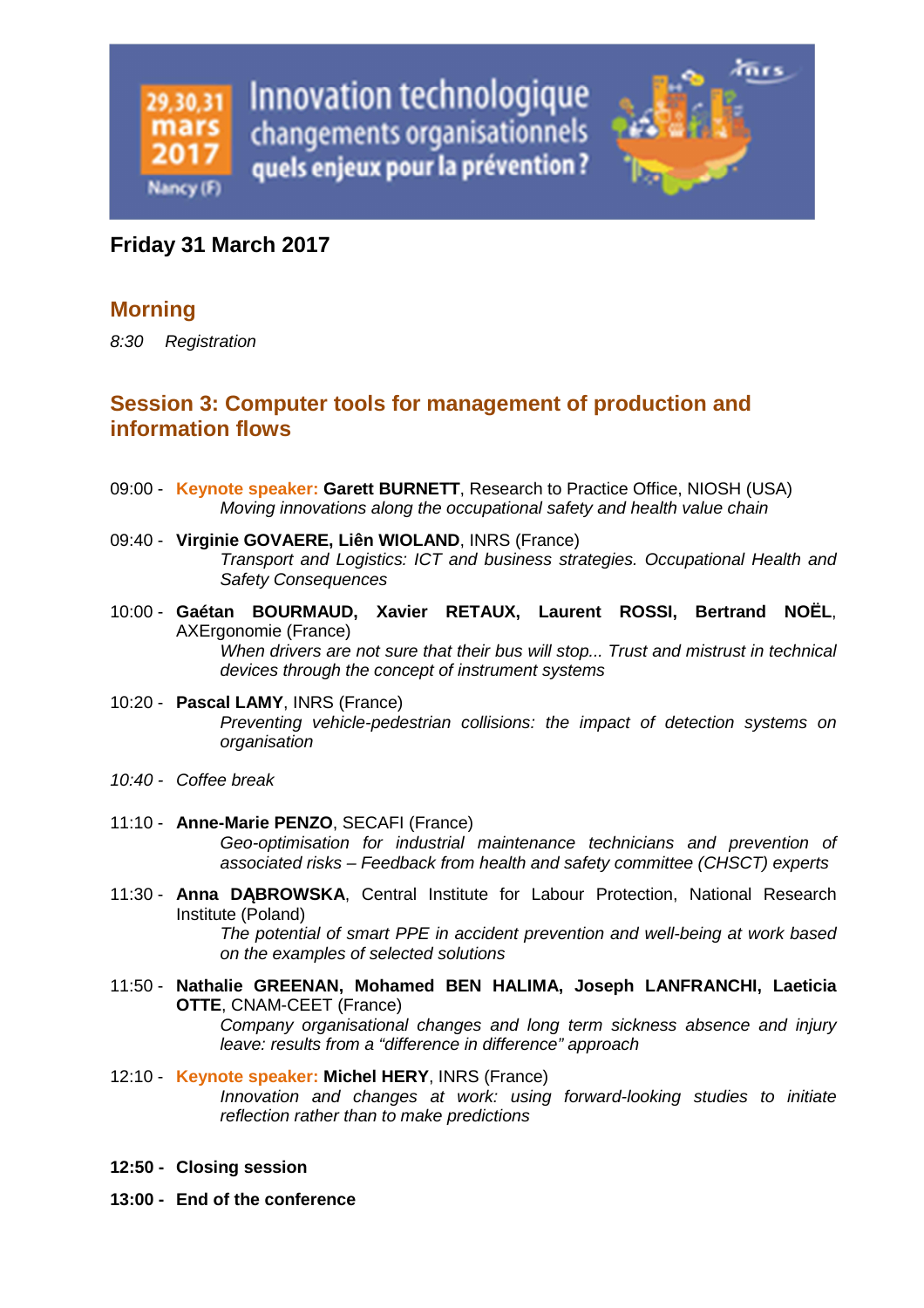

# **POSTERS**

#### **Session 1: Communication technology (29 March, from 16:00 to 16:30)**

#### **I. NEITZNER, E. FLASPÖLER, A. HAUKE, R. KLÜSER, P. PASZKIEWICZ, D. REINERT**,

Institut für Arbeitsschutz der Deutschen Gesetzlichen Unfallversicherung (Germany) Digital communication and its implications for OSH: Results from the DGUV Risk **Observatory** 

**M. LUM**, CDC/NIOSH (USA) Wikipedia the Global Information Data Base: Separating the Signal from the Noise

**N. BARVILLE-DEROMAS, M.E. BOBILLIER-CHAUMON**, GRePS (EA 4163), Institut de Psychologie – Université Lyon 2 (France) Is the digital social network a new goldmine of collective efficiency?

**K. STURM**, AUVA-Hauptstelle (Austria)

AUVA apps for improved health and safety

- **O. TIRMARCHE**, Stimulus (France) Reducing the mental load caused by the use of ICT
- **G. BURNETT**, Research to Practice Office, NIOSH (USA) A smarter strategy for planning communication technology initiatives: A case study in mobile app development from non-developers
- **L. PONGE**, SECAFI (France)

 'Quality of work' and digital transformations: the example of customer service representatives in the banking sector

#### **Session 2: The new computer-assisted production tools (30 March, 10:40 a.m. to 11:10 a.m.)**

**P. NICKEL**, IFA (Germany)

OSH improvements by a prevention through design approach based on simulated future work systems

**N. VISPI, V. LENGOWSKI**, ARACT Nord-Pas de Calais (France) New production tools in SMBs: identifying the role and uses of simulation tools in project deployment

- **L. BUGAND**, ANACT (France) The use of digital simulation tools for a socio-political approach to prevention
- **C. STOESSEL, G. SALIOU, S. MBAYE**, OPUS Citatum (France) Prevention at the design stage for maintenance operations in dangerous industries
- **G. DEPREZ, A. BATTISTELLI, J. VELLILA, C. ALLAIN**, Laboratoire de Psychologie EA 4139, Université de Bordeaux (France)

Job crafting and psychological health: the mediating role of innovative work behaviour

**V. GUILLOUX and C. QUERIAUD**, Solutions Productives (France) Augmented reality and real work: how can reality be augmented for and with work?